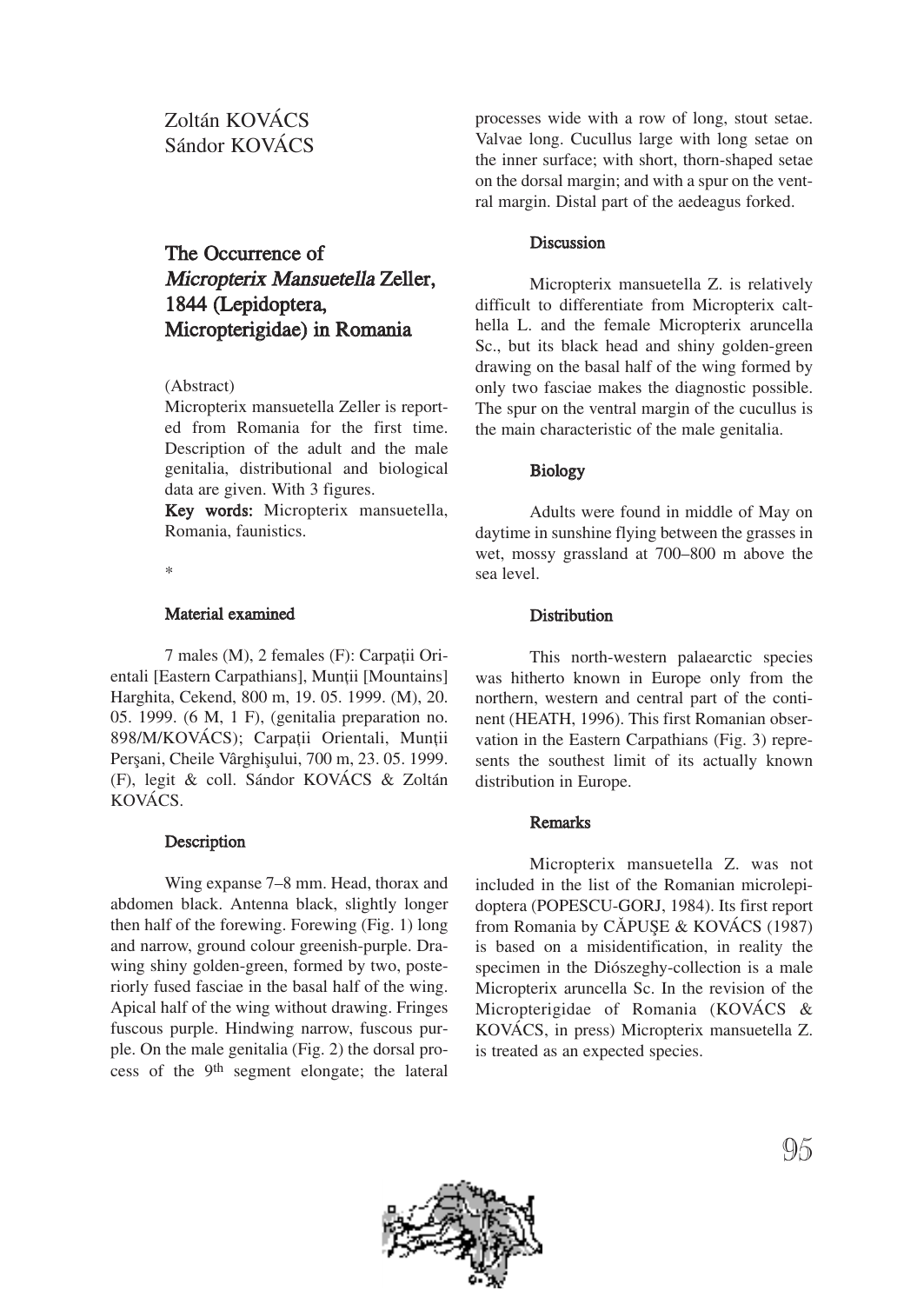## References

CĂPUSE, I.; KOVÁCS, A. (1987): Catalogue de la colection de lépidoptčres "László DIÓSZEGHY" du Muzée Départamental Covasna, Sfîntu Gheorghe. Institut de Speologie ..Emil RACOVIȚĂ", pp.: 397, București.

HEATH, J. (1996): In: KARSHOLT, O.; RAZOWSKI, J.: The Lepidoptera of Europe. A Distributional Checklist. Apollo Books. Stenst-rup.

KOVÁCS, Z.; KOVÁCS, S. (In press): Familia Micropterigidae (Lepidoptera) în România. Bul. inf. Soc. lepid. rom.

POPESCU-GORJ, A. (1984): La liste systématique des espéces de Microlépidoptéres signalées dans la faune de Roumanie. Mise f jour de leur classification et nomenclature. Trav. Mus. natl. Hist. nat. "Grigore ANTIPA", 24: 111-162.

ZAGULAEV, A. K. (1978): Micropterigidae. In: MEDVE-DEV, G. S. (Ed.), Keys to the Insects of the European Part of the USSR, IV, Lepidoptera, Part 1: 40-43. (In Russian).

# Semnalarea speciei Micropterix Mansuetella Zeller, 1844 (Lepidoptera, Micropterigidae) din România

(Rezumat)

Micropterix mansuetella Zeller este semnalată pentru prima dată din România din Munții Harghita si Muntii Persani (Fig. 3). Capul, toracele și abdomenul sunt negri. Antenele sunt mai lungi decât jumãtatea aripilor anterioare. Anvergura aripilor este de 7–8 mm. Fondul aripilor anterioare este purpurie-verzuie. Desenul este format din douã benzi transversale verde-aurii, confluente posterior, situate în jumãtatea bazalã a aripilor. Jumãtatea apicalã a aripii nu are desen (Fig. 1). Aripile posterioare sunt cenușii cu vârful purpuriu. Pintenul situat pe marginea ventralã a cucullusului reprezintã caracterul cel mai important al armãturii genitale mascule (Fig. 2). Adulții zboară ziua în plină soare, deasupra solului în pajiști umede cu o vegetație abundentă de muşchi. Specia este răspândită în țările central-, nord- și vest-europene (HEATH, 1996), Carpații Orientali aflându-se la extremitatea sudicã a rãspândirii sale. Nu figureazã în lista speciilor de microlepidoptere din România (POPESCU-GORJ, 1984). Semnalarea ei de către CĂPUSE & KOVÁCS (1987) se bazează pe o greșeală de

determinare, exemplarul în cauzã fiind un mascul de Micropterix aruncella Sc. În revizia familiei Micropterigidae din România (KOVÁCS & KOVÁCS, sub tipar) Micropterix mansuetella Z. este tratatã între speciile probabile pentru fauna României.

## A Micropterix Mansuetella Zeller, 1844 (Lepidoptera, Micropterigidae) elõfordulása Romániában

(Kivonat)

A szerzõk a Micropterix mansuetella Zeller faj elõfordulását jelzik a Keleti Kárpátokból, a Hargita- és Persányi hegységbõl. Az külsõ bélyegek és a hím genitalia bemutatása mellett a faj életmódjára és elterjedésére vonatkozó adatokat is közölnek. A faj nem szerepelt a romániai, POPESCU-GORJ (1984) féle fajlistán. CĂPUSE & KOVÁCS (1987) jelzi, de téves meghatározás alapján. A Micropterigidae család nyomtatás alatt álló revíziójában (KOVÁCS & KOVÁCS) Romániában valószínûsíthetõ elõfordulású fajként szerepel.

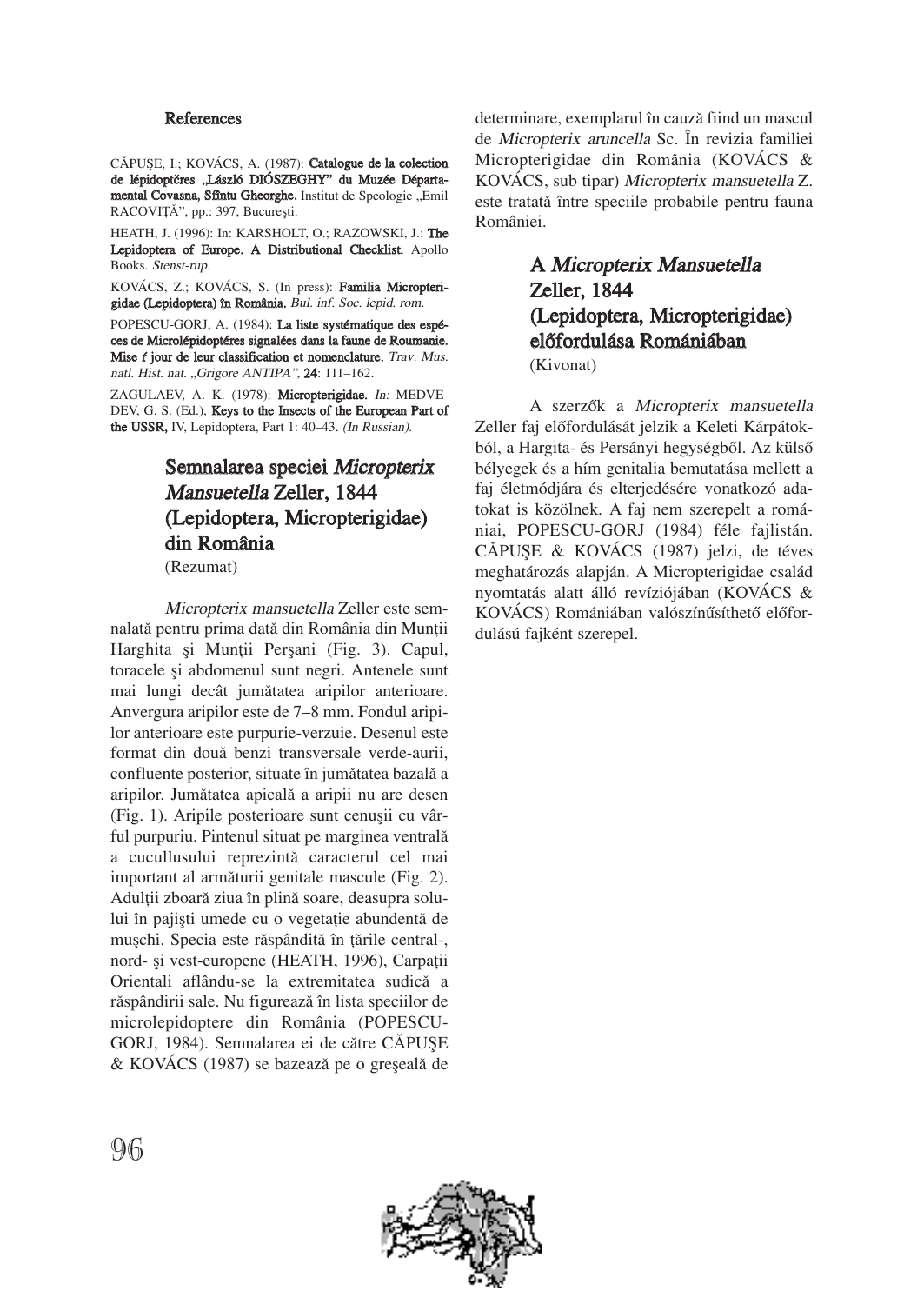

Fig. 1–2 Micropterix mansuetella Z. – 1, fore wing pattern; 2, male<br>genitalia in lateral view (genit. prep. no. 898/KOVÁCS)